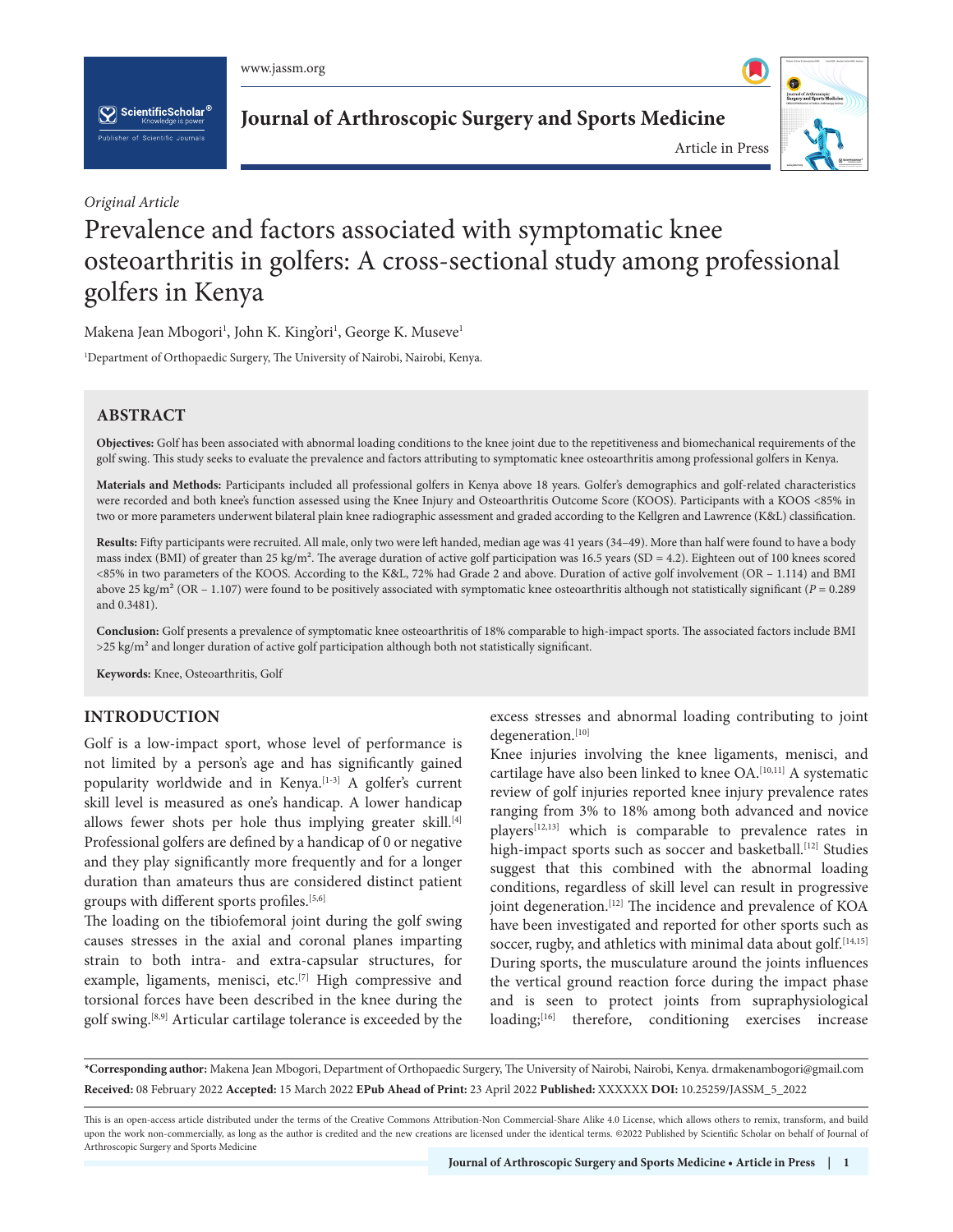the likelihood of the golfer to protect their joints from increased loading and hence accordingly reduce the risk of joint injury.[17] Strategies that decrease joint contact forces while still enabling muscle strengthening and conditioning minimize joint loads and beneficial in decreasing pain and improving function. These include cycling, swimming, or other aquatic exercises.<sup>[18,19]</sup>

The Knee Injury and Osteoarthritis Outcome Score (KOOS) is a validated patient-administered questionnaire used to assess the participants' impression about their knee symptoms. Patients are said to have significant clinical symptoms requiring further evaluation if they have a score of <85% in two or more of the subscale parameters.[20,21] The Kellgren and Lawrence Grading System (K&L) is a radiological classification of the severity of knee OA on plain radiographs based.[22] A K&L score of 2 and above signifies definite established OA.<sup>[21]</sup>

There is a paucity of high evidence studies on golfers that are well designed to include radiological and functional evaluation of the knee based on internationally validated measures as the adequate assessment for KOA among golfers.

## **Objectives**

The objectives of the study are as follows:

- 1. To determine the prevalence of symptomatic knee osteoarthritis among professional golfers in Kenya
- 2. To identify individual and golf-related characteristics associated with symptomatic knee osteoarthritis among professional golfers in Kenya

## **MATERIALS AND METHODS**

#### **Study design**

This was a cross-sectional population study. The entire population of professional golfers registered by the Professional Golfers' Association of Kenya were included in the study.

#### **Setting**

The professional golfers above 18 years were recruited from Kenya Golf Union (KGU) registered golf clubs between May and July 2021.

Professional golfer was defined by a handicap of zero according to the World Handicap System.

#### **Participants**

The study population included golfers above the age of 18 with a handicap 0 in Kenya.

## **Inclusion criteria**

Actively involved in golf for minimum 5 years,<sup>[23]</sup> that is, at least 3 times a week or a minimum of 200 practice balls per week was included in the study.

#### **Exclusion criteria**

The following criteria were excluded from the study:

- 1. History of previous knee dislocation or fracture around the knee
- 2. History of any previous knee surgery (unrelated to golf), that is, ligament reconstruction or meniscus surgery, etc.
- 3. History of rheumatoid joint disease, bone dysplasia, microcrystalline disease, inflammatory joint disease, and metabolic syndrome.

## **Variables**

Data collection included a data collection sheet for all demographic, anthropometric, that is, weight in kg and height in m, handedness and golf-related information, for example, duration and frequency of active golf participation, participation in conditioning exercise, and other sports other than golf and history of golf-related knee injury. The KOOS, which assess five outcomes, that is,

- Pain
- Other symptoms
- Activities of daily living
- Sport and recreation function
- Knee-related quality of life.

Data from both knees were recorded. The time period considered was the immediate week before and standardized answer options were given (5 Likert boxes) and each question was assigned a score from 0 to 4. To calculate the score for each subscale parameter, we applied the mean of the observed items within the subscale (e.g., KOOS pain, other symptoms, etc.) then divided it by 4 and multiplied it by 100 to get a percentage. A score of 100% indicated no symptoms and 0% indicated extreme symptoms.

The knee(s) of a study participant who scored  $<85\%$  in two or more of the KOOS subscale parameters were subjected to radiographic examination, that is, AP and 45° flexion lateral view. The K&L classification was used to grade the severity of KOA as below

- Grade I Doubtful narrowing of the joint space and possible osteophytic lipping
- Grade II Definite osteophytes and possible narrowing of the joint space
- Grade III Moderate multiple osteophytes, definite joint space narrowing, some sclerosis, and possible deformity of bone ends
- Grade IV Large osteophytes, marked joint space narrowing, severe sclerosis, and definitive bony end deformity.

The prevalence of symptomatic KOA was defined by the percentage of participants with KOOS of <85% in two or more subscale parameter and K&L classification of <2 for early KOA and two and above for established KOA.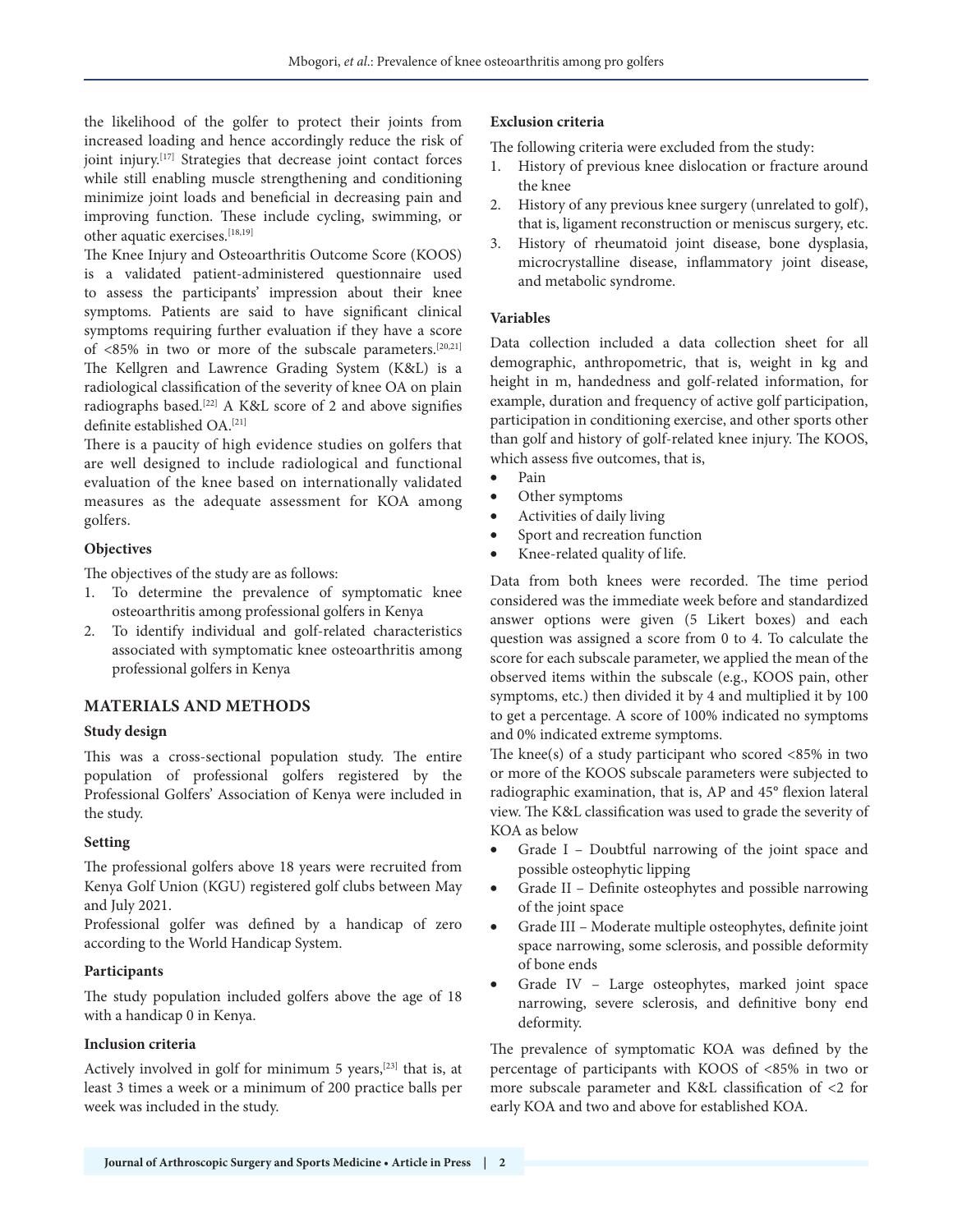#### **Data sources/management**

SPSS version 24 was used for analysis with the baseline descriptive characteristics summarized and presented as median and interquartile range (IQR). The inferential statistics were analyzed through logistic regression utilizing multivariate statistical models to calculate the adjusted odds ratios of the KOOS scores and K&L classification in relation to combined characteristics such as age, body mass index (BMI), and duration of active golf participation. About 5% level of confidence was used (95% confidence interval).

## **Bias**

The entire population of professional golfers in Kenya was included in the study.

## **Study size**

This will be a population study. There are 60 professional golfers registered with the Professional Golfers Association of Kenya and all were included in the study.

## **RESULTS**

## **Participants**

Out of the 60 total population of registered professional golfers in Kenya, that is, handicap of 0, a total of 50 professional golfers were recruited into the study. This represents a response rate of 83%. Of the 10 participants not included, two fulfilled the exclusion criteria and eight declined to give consent or were unavailable for interview.

## **Descriptive data**

All 50 study participants were male with majority of them from golf clubs based within the Nairobi Metropolitan Area, that is, 80% from Nairobi and Kiambu Counties.

The median age was 41 years with a IQR of 34–49 years. About 70% were between 30 and 49 years. The was no statistical correlation between the age of the participant and the occurrence of symptomatic knee osteoarthritis, that is, OR  $1.000$  ( $P = 0.9798$ ).

## **Outcome data**

More than half had a BMI >  $25 \text{ kg/m}^2$ , that is, 30% with a BMI of 25–29.9, that is, overweight, and  $26\% > 30$  kg/m<sup>2</sup>, that is, obese. [Figure 1] illustrates the BMI distribution. Only two participants were left handed, that is, 96% of the participants having the left knee as the lead knee and the right knee as the trail knee.

The mean duration of active golf participation was 16.5 years with a  $SD = 4.2$  years, that is, with 74% participating 5 or more days a week. [Figure 2] illustrates the distribution of duration of active golf participation and [Figure 3] shows the frequency of active play.

Thirty-seven participants, that is, 74% described their regularity of performing pre-conditioning exercise, for example, stretches



**Figure 1:** Body mass index of participants.



**Figure 2:** Duration of active golf participation.



**Figure 3:** Frequency of golf participation on a weekly basis.

and warm up as always<sup>[24]</sup> and sometimes<sup>[10]</sup> before a golf game or practice round of which only 30% was for a duration of more than 10 min. More than half of the participants never $[15]$  or rarely[14] actively engaged in any other form of physical exercise other than golf at the time of the study.

About 14% of the participants reported an incident of golfrelated knee injury of which more than half implicated the repetitive nature of the golf swing as the cause of the injury. Uneven terrain was cited as another reason. About 64% participated in other sporting activities before the start of golf with only three sustaining knee injuries with the prior sports participation.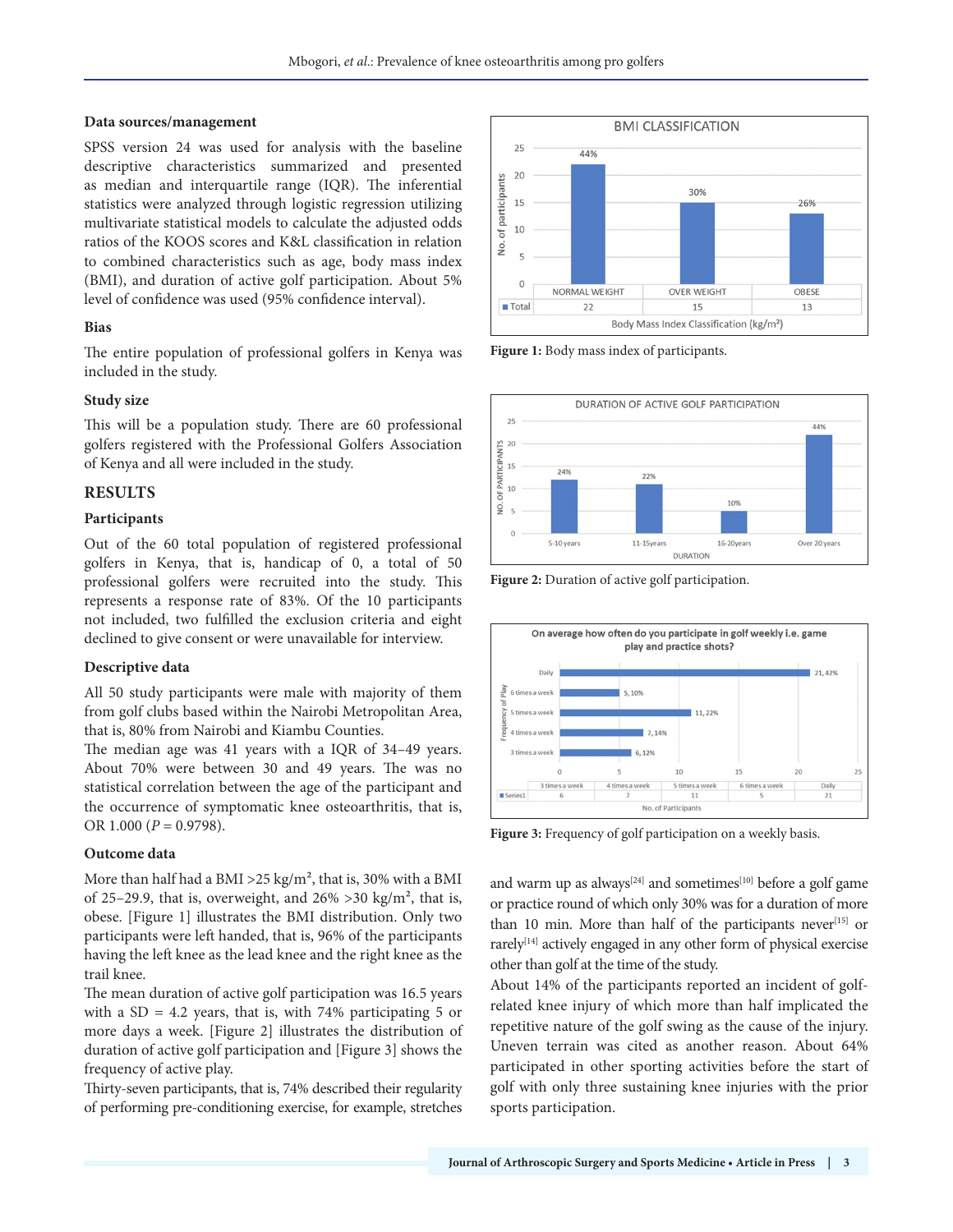#### **Main results**

Eighteen out of the 100 knees analyzed scored <85% in two or more of the subscale parameters of the KOOS. [Figures 4 and 5] illustrate the KOOS scores for the right and left knees, respectively.

A BMI of more than 25 kg/m² and prolonged duration of active golf participation were found to have a OR of 1.107 and 1.144, respectively, as related to the presence of symptomatic osteoarthritis with *P* = 0.3481 and 0.2809. Age as a factor had an OR of 1. [Table 1] illustrates the logistic regression model determining the relationship between symptomatic knee osteoarthritis and indicated factors.

According to the Kellgren and Lawrence Grading Scale, the severity of KO for the 18 knees subjected to plain radiograph evaluation, 72% had a K&L score of Grade 2 and above.



**Figure 4:** Knee Injury and Osteoarthritis Outcome Score for the right knee.

#### **DISCUSSION**

Half of participants in this study were 40 years and above, that is, median age (IQR) of 41 (34–49). This correlates with the average age of professional golfers worldwide as reported by Baker *et al*. [5] The estimated median age at knee OA diagnosis in the US is 55 years[25] but has been shown to occur up to 10 years earlier in sports participants, particularly at an elite level, thus the professional golfers at this age due to their high skill play level may be at risk of symptomatic KOA.<sup>[15,26,27]</sup>

More than half of the participants are overweight and obese. Several studies have shown that there is a positive correlation between increased body weight and the development of osteoarthritis particularly in weight-bearing joints such as the knee.[24] Combining sports participation and increased body weight, the relative contributions of etiological fraction relating to the development of osteoarthritis are estimated to be 55% for sports participation and 15% for being overweight.[28,29] This, therefore, puts the overweight and obese professional golfers studied here at a higher risk of developing KOA.

The relationship between the development of knee osteoarthritis and involvement of elite sports for a prolonged duration was described by Vingard *et al*. in two publications analyzing OA of the hip in women and its relationship to physical loading due to sporting activities. The men who had high total number of hours had a 4.5 times ([CI] 2.7–7.6) greater risk of developing osteoarthritis at the hip compared with those with low exposure.<sup>[30,31]</sup> Spector *et al.* also showed an increased risk of both knee and hip OA in long-distance runners and tennis players with prolonged years of training 15 and 19 years, respectively, and also with increased frequency of training, that is, 25 km/week and 5.2 h/week, respectively.[27] Therefore, the prolonged involvement in golf at a professional level and high frequency as reported among



**Figure 5:** Knee Injury and Osteoarthritis Outcome Score for the left knee.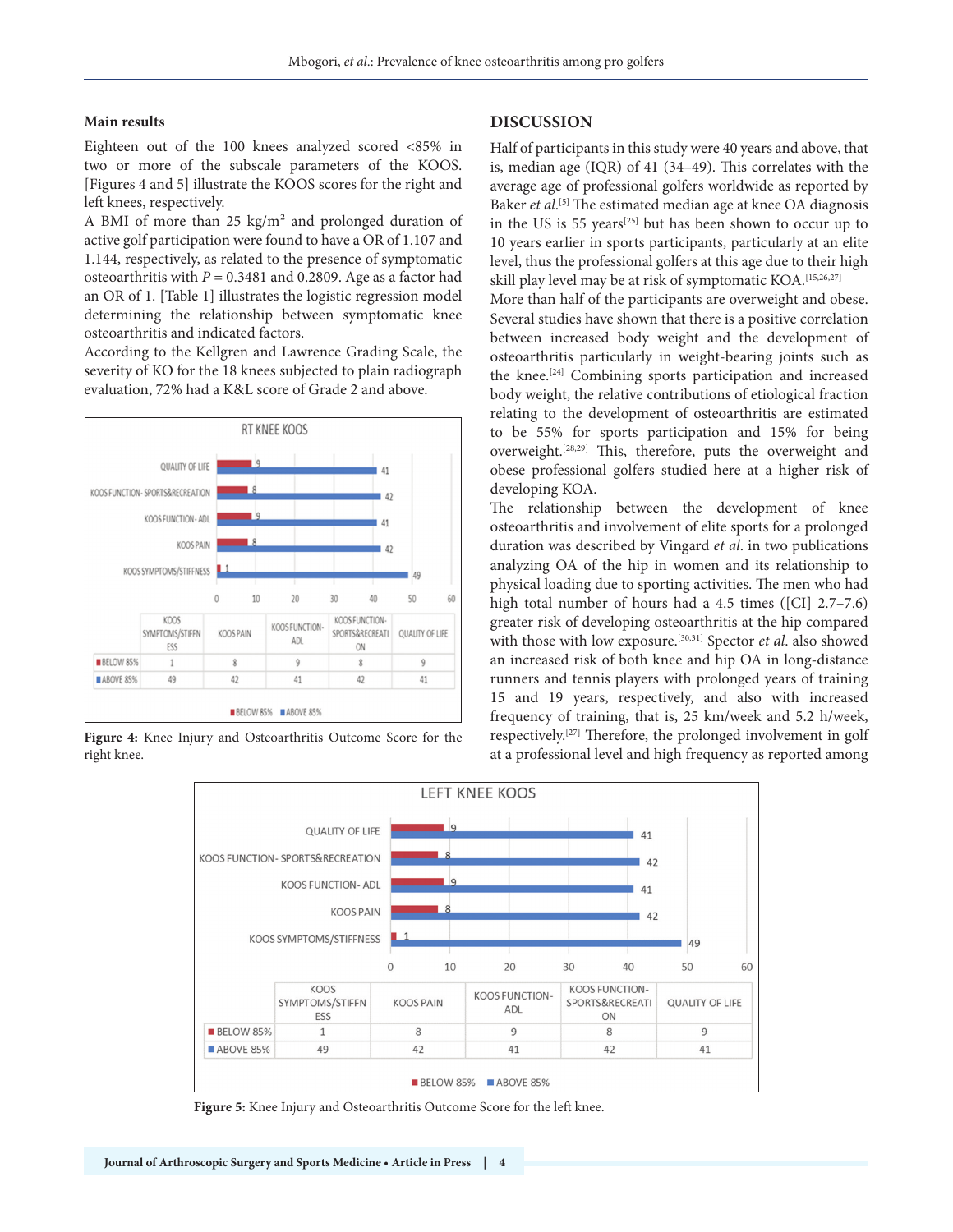|                                                                | Table 1: Correlation of the relationship between symptomatic |
|----------------------------------------------------------------|--------------------------------------------------------------|
| knee osteoarthritis and specified participant characteristics. |                                                              |

| <b>Factor</b>                            | Odds ratio | 95% confidence<br>interval | P-value |
|------------------------------------------|------------|----------------------------|---------|
| Duration of active<br>golf participation | 1.144      | $0.917 - 1.528$            | 0.2809  |
| Body mass index                          | 1.107      | $0.893 - 1.385$            | 0.3481  |
| Age                                      |            | $0.067 - 1.007$            | 0.9798  |

the study participants may lead to an increased risk for development of KOA.

The recommended pre-game conditioning duration is at least 10 min and this facilitates proper muscle and ligament stretching useful in maintenance of proper joint mechanics and alignment thus less likelihood of injuries.[7,12] The results also show that only 16% of the professional golfers recruited in this study regularly participate in other forms of physical activities other than golf. Muscular contraction is known to be protective to excessive knee loads applied across the knee joint; therefore, resistance and conditioning training of the muscles around the knee are important and have been particularly shown to contribute positively to functional and symptomatic outcome.[18,32]

Knee injury due to sports participation is a known risk factor for the development of knee osteoarthritis due to damage to joint stabilizing structures such as the ACL and meniscus which alter knee joint biomechanics, cause instability, abnormal loading, and eventually KOA. The results here present a prevalence of 14% when it comes to golf-related knee injury among professional golfers in Kenya a value that is reflective of the work done by Baker *et al*. in a systematic review in 2017. He reported an injury rate that varied from 3 to 18% with a career rate among professionals being noted at 5.5–15% proposing a by and large higher injury rate in the professionals when contrasted with the amateurs.<sup>[13,33,34]</sup>

This prevalence of 18% is comparable to the prevalence rates of KOA in contact sports as Vannini *et al*. published in 2016 illustrating that OA incidence in current and former soccer players ranges between 16 and 80%<sup>[10]</sup> while Driban *et al*.<sup>[35]</sup> showed an overall knee OA prevalence in sports participants as 7.7% with high-impact sports such as football having higher prevalence. Therefore, a prevalence of 18% for golf is akin to that of high-impact sports such as soccer.

The factors that correlate most with the prevalence of KOA among the study participants were found to be duration of active golf participation (OR – 1.114, CI – 0.917–1.528) and BMI (OR – 1.107, CI – 0.893–1.385). They were, however, not statistically significant, that is, *P* = 0.2809 and 0.3481, respectively. Of the participants found to have symptomatic knee osteoarthritis, 72% were graded as established OA based on a Kellgren and Lawrence classification of Grade 2 and above.

#### **Limitations**

The small population of professional golfers registered in the country and lack of comparison with amateur or non-golfers.

## **CONCLUSION**

Golf albeit a low-impact sport presents a prevalence of symptomatic knee osteoarthritis of 18%, majority of whom had established knee osteoarthritis which is comparable to other sports. This is due to the biomechanical demands on the golf swing on the knee joints compounded by and increased risk of knee injury. The main factors associated with symptomatic knee osteoarthritis were found to be a BMI greater than 25 and longer duration of active participation in golf although both were not found to be statistically significant.

#### **Ethical approval and patient consent**

The study was performed in accordance with the ethical principles of the Declaration of Helsinki, obtaining the participant's informed consent, and was approved by the Kenyatta National Hospital-University of Nairobi Ethics and Research Committee (KNH-UoN ERC) (Ref: KNH-ERC/A/141 dated April 16, 2021).

#### **Acknowledgment**

The authors would like to thank KGU and Professional Golfers Association of Kenya.

## **Declaration of patient consent**

The authors certify that they have obtained all appropriate patient consent.

#### **Financial support and sponsorship**

Nil.

#### **Conflicts of interest**

There are no conflicts of interest.

#### **REFERENCES**

- 1. Murray AD, Daines L, Archibald D, Hawkes RA, Schiphorst C, Kelly P, *et al*. The relationships between golf and health: A scoping review. Br J Sports Med 2017;51:12-9.
- 2. Wadsworth LT. When golf hurts: Musculoskeletal problems common to golfers. Curr Sports Med Rep 2007;6:362-5.
- 3. The R and A. Golf Around the World 2019. p. 1-24. Available from: http:// www.randa.org/en/RandA/Downloads-and-Publications.aspx [Last accessed on 2022 Mar 15].
- 4. McHale IG. Assessing the fairness of the golf handicapping system in the UK. J Sports Sci 2010;28:1033-41.
- 5. Baker J, Deakin J, Horton S, Pearce GW. Maintenance of skilled performance with age: A descriptive examination of professional golfers. J Aging Phys Act 2007;15:300-17.
- 6. Robinson PG, Murray IR, Duckworth AD, Hawkes R, Glover D, Tilley NR, *et al*. Systematic review of musculoskeletal injuries in professional golfers. Br J Sport Med 2019;53:13-8.
- 7. Marshall RN, McNair PJ. Biomechanical risk factors and mechanisms of knee injury in golfers. Sport Biomech 2013;12:221-30.
- 8. Cabri J, Sousa JP, Kots M, Barreiros J. Golf-related injuries: A systematic review. Eur J Sport Sci 2009;9:353-66.